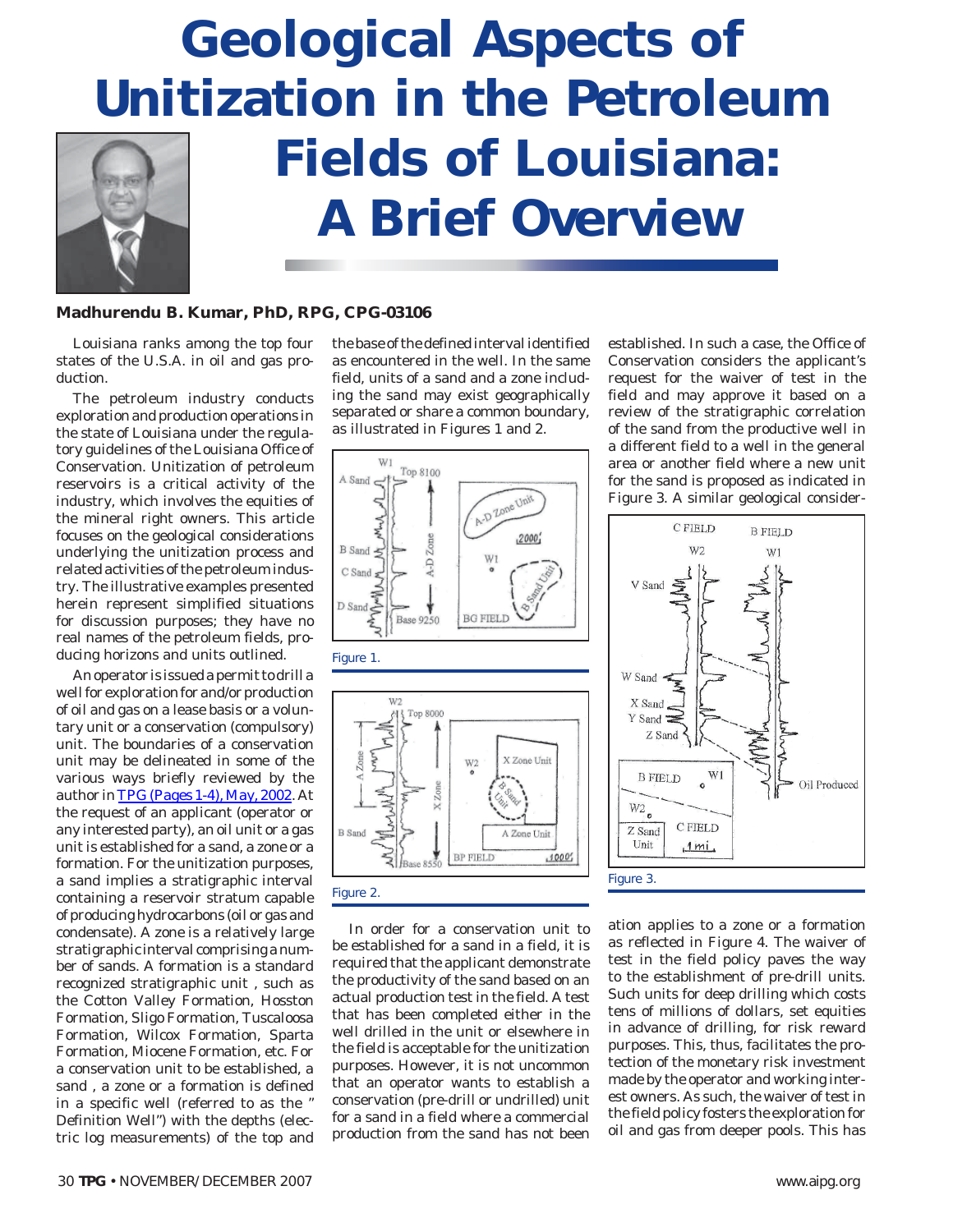

Figure 4.

resulted in discoveries of new pools in existing fields as well as new field discoveries in Louisiana.

Essentially for economic reasons, an applicant may want a conservation unit for a zone rather than a single sand. In such case, each of the sands included in the zone is geologically mapped utilizing the available geological and engineering information from all the wells drilled in the area, and the productive areas of all sands combined to form a (composite) unit for the zone, as illustrated in Figure 5.

Sometimes a situation, as reflected in Figure 6 occurs when the unit well (No.1) of a sand unit ceases production, and an operator drills a successful well (No.2) in an updip position in the same unit. In light of the new geological information (the elevation of the sand and the current water level in the reservoir, etc.) from the new well , the geology of the reservoir is remapped and the boundaries of the production unit are redelineated.

A unit or units of a reservoir which has ceased production for an extended period of time (one year and ninety days or more) may be terminated under certain statutory guidelines.



Geology of Terminated Unit, Sand X Geology of Current Unit, Sand X, based on new

Is and current oil-water contact (WL)

When an operator drills new wells ( triangles in Figure 7) in a terminated sand unit and successfully completes a well in the sand, the geology of the reservoir is remapped with new information from the additional well(s) including a new (current /shallower) water level in the reservoir, and a new configuration of the unit is established, as illustrated in Figure 7, that indicates a smaller size of the current unit relative to the terminated unit.

According to a policy of the Office of Conservation, an applicant may form an undrilled unit for a reservoir different from "that for which a terminated unit was created, and which undrilled unit includes lands within a previously terminated unit, the unit well for the undrilled unit may fall within or outside of the confines of the previously terminated unit". This concept is exemplified by the cases of structural and stratigraphic traps existing in producing fields as illustrated in Figure 8.



In some cases, an applicant wants to form a unit for a zone which stratigraphically includes several sands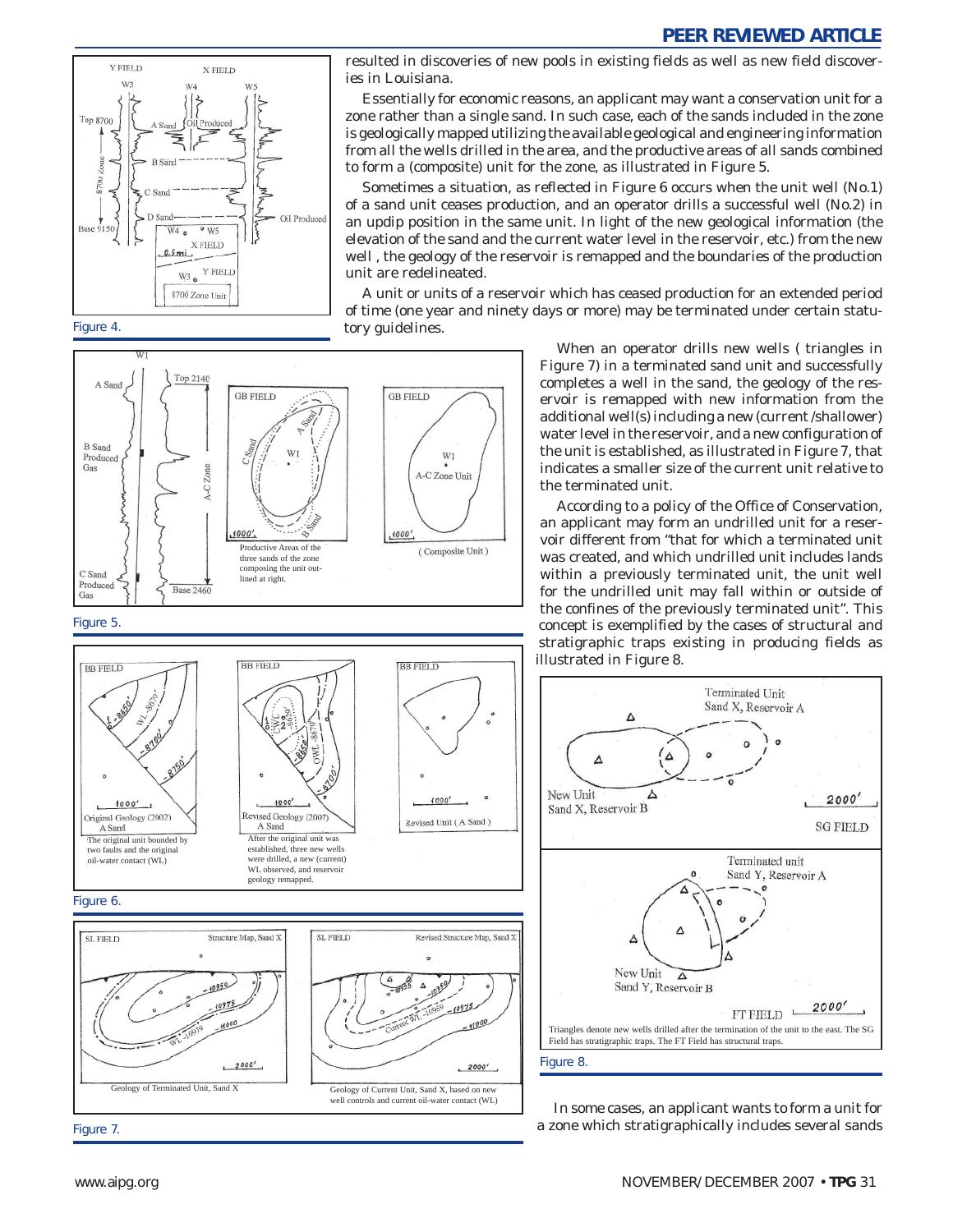

one of which was unitized in the past, but the unit for that sand has been terminated and is included in the unit for the zone proposed by the applicant. The Office of Conservation will allow that "provided sufficient evidence exists to establish that one or more reservoirs within the proposed zone definition (other than the pool for which the units were terminated) can reasonably be expected to encounter oil/gas in commercial quantities". For example, the unit for A-C Zone as depicted in Figure 9 may be acceptable.

Some common cases of unitization as well as the cases reviewed above are summarized in Table 1. This is reflective of a current trend in the industry, although it does not represent the whole spectrum of possible cases. Any applicant or operator intending to accomplish unitization activities in Louisiana is required to adhere to the regulatory procedures and guidelines of the Louisiana Office of Conservation operating under the state law. In

| <b>Applicant's Unit Proposals</b>                                                                  | Louisiana Office of<br><b>Conservation Activity</b>                                                                                  |
|----------------------------------------------------------------------------------------------------|--------------------------------------------------------------------------------------------------------------------------------------|
| A. Units in undrilled areas                                                                        | Names New Fields, Grants<br>Waiver of Test in the Field<br>(WTIF), Conducts Unitization<br>Hearings (UH), and Issues<br>Orders (IO). |
| B. Units in existing fields:                                                                       |                                                                                                                                      |
| 1. First unit(s) for an ununitized<br>sand not tested in the field<br>(Figure 3)                   | WTIF, UH, IO                                                                                                                         |
| 2. First unit(s) for an ununitized<br>zone with sand members not<br>tested in the field (Figure 4) | WTIF, UH, IO                                                                                                                         |
| 3. First unit(s) for an ununitized<br>zone with a sand member(s)<br>tested in the field (Figure 5) | <b>UH, IO</b>                                                                                                                        |
| 4. Revision of an existing unit<br>(Figure 6)                                                      | UH, IO                                                                                                                               |
| 5. A new unit in a terminated unit<br>(Figure 7)                                                   | <b>UH, IO</b>                                                                                                                        |
| 6. A new unit overlapping a<br>terminated unit (Figure 8)                                          | <b>UH. IO</b>                                                                                                                        |
| 7. A new zone unit overlapping<br>a terminated unit of a sand<br>member (Figure 9)                 | Meeting required of potential<br>Applicant's representatives, UH,<br>IO                                                              |
| 8. Additional unit(s) for a unitized<br>sand or zone                                               | <b>UH, IO</b>                                                                                                                        |
| 9. Unit(s) for an ununitized sand<br>tested in the field                                           | UH, IO                                                                                                                               |

Table 1

### **SCIENCE IN THE NEWS**

*from Sigma Xi, The Scientific Research Society*

### **Mars Volcanoes May Re-Erupt, Hawaii Comparison Shows**

A trio of volcanoes on Mars may have been created by a similar geologic process to the one that formed the Hawaiian Islands, a new study says. The observations also suggest that the three Martian volcanoes might not be extinct.

If sufficiently large eruptions do eventually occur, they could spew enough heat-trapping carbon dioxide and water into the atmosphere to warm the red planet up from its current cold, dry state - at least for a little while.

Those are the findings of a research team led by Jacob Bleacher of Arizona State University and NASA's Goddard Space Flight Center in Greenbelt, Maryland.

To read more: **http://news.nationalgeographic.com/ news/2007/10/071018-mars-volcanoes.html**

Or: **http://tinyurl.com/3bpgdd**

this regard, it may be beneficial to contact appropriate staff members of this Office located at 617 North Third Street, 9th Floor, Baton Rouge, Louisiana 70802 (Phone No. (225) 342-5540).

**Acknowledgement**: The author thanks Commissioner James H. Welsh, Assistant Commissioner Gary P. Ross and Senior Attorney W. Stephen Walker of the Louisiana Office of Conservation, for their important suggestions germane to this article. The illustrations used herein are adapted from the public records of oil and gas hearings of the Office of Conservation.

**Reviewed by AIPG Associate Editors:** John L. Berry, CPG-04032 and John F. White, CPG-04632.

Dr. M.B. Kumar is currently Director (Geologist Administrator/Chief Geologist), Geological Oil and Gas Division, Office of Conservation at Louisiana Department of Natural Resources. While serving the State of Louisiana over twenty five years, Dr. Kumar has played a critical role in the regulation and conservation as well as development of oil and gas resources of the State.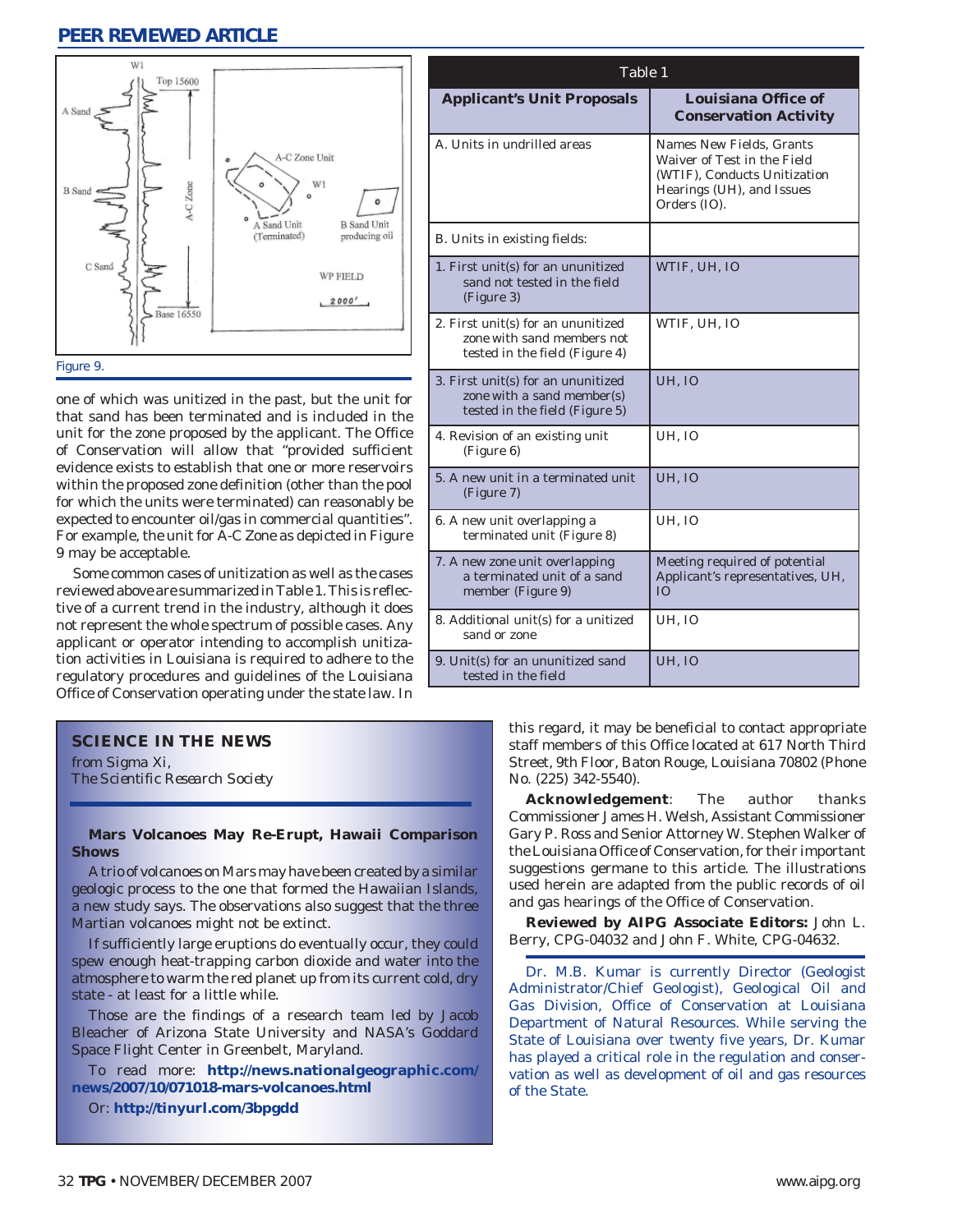# <span id="page-3-0"></span>**Delineation of Petroleum Reservoir Boundaries for Unitization in Louisiana: An Overview of Practices and Trends**

### **Madhurendu B. Kumar, Ph.D., R.P.G., CPG-03106**

A drilling and production unit for a petroleum reservoir is the maximum area representing a portion or entirety of the reservoir that can be drained efficiently and economically by one well. Unitization is the process of integrating separatelyowned tracts of land, mineral leases, and other property interests overlying the reservoir for joint development or production of the reservoir. Unitization allows a maximal recovery of hydrocarbons (oil and gas or gas and condensate) from a reservoir, prevention of the drilling of unnecessary wells and protection of the correlative rights of the mineral owners. Additionally, unitization provides the basis for the distribution of the proceeds of producing wells and well costs, and avoidance of lease rentals and expirations. A drilling and production unit formed for the exploration for and production of hydrocarbons can be any one of the following types: Declared Unit (based on the pooling provision of the lease concerned), Voluntary Unit (predicated on a voluntary agreement of all parties with an interest in the unit), Single Well Conservation Unit (resulting from public hearing held by the Louisiana Office of Conservation), Reservoir wide (multi-well) Unit (established by the Louisiana Office of Conservation, encompassing the entirety of the reservoir based on at least 75% of the working interest ownership and 75% of the mineral ownership), and Deep Well Unit (multi-well unit covering the reservoir below 15,000 ft, established by the Louisiana Office of Conservation). Any well drilled and completed as a gas or oil producer may be operated on a lease basis or has to have a unit (of any of these types) that the well will drain. The details of the procedure for establishing the various types of units are outside the scope of this article, but are addressed by Harrison (1976), Sabate (1991), and Pritchard (1991). This report focuses on the delineation of unit boundaries.

A drilling and production unit may be geographic or geologic, depending upon the nature of its boundaries. A geographic unit is characterized by arbitrary boundaries that may reflect property lines, lease boundaries, government section lines, roads, or some major geological features, such as surface shore lines, river banks, subsurface fault lines, permeability barriers, etc. Geographic units represent a norm for the petroleum fields of North Louisiana. The unit size varies widely depending on the portions of government section, precedent for the field or producing horizon, depth of well and/or cost of drilling and completion. Gas units are normally larger than oil units, normally ranging from 40 to 640 acres.

Geologic units are most common in South Louisiana, although geographic units do exist. Generally, geographic units are formed when available well controls are not adequate to define the productive limit of the reservoir or the geology (specially in salt dome fields) is too complex for geologic mapping, making it impossible to ascertain geologic boundaries of units. In some fields, initially geographic units were established, and subsequently as more well controls become available, they have been revised to form geologic units. Important factors that control the size of a geologic unit are geology, productive area, lease position, precedent in a field, producing horizon or trend, and economics.

Adopted unit geology is important for the purpose of unitization. It is the geology which constitutes the basis for the unit adopted by the Louisiana Office of Conservation. "Adopted geology" includes definition of producing horizon (sand or zone/reservoir), subsurface elevations of the horizon penetrated in the wells, depths and throws of faults, dip and strike of the horizon and faults, and down-dip productive limit. For unitization purposes, the data previously used in unit determinations are not allowed to be re-interpreted in order to honor the adopted geology. However, in the event new well controls clearly warrant a revision of the adopted geology, the latter is revised with a minimal change in the unit boundaries. Obviously, unitization geology is distinctly different from exploration geology. Unitization geology must honor all available data, while exploration geology may reflect the personally novel creative approach or geologic philosophy of the exploration geologist, who may completely ignore the previously interpreted geology.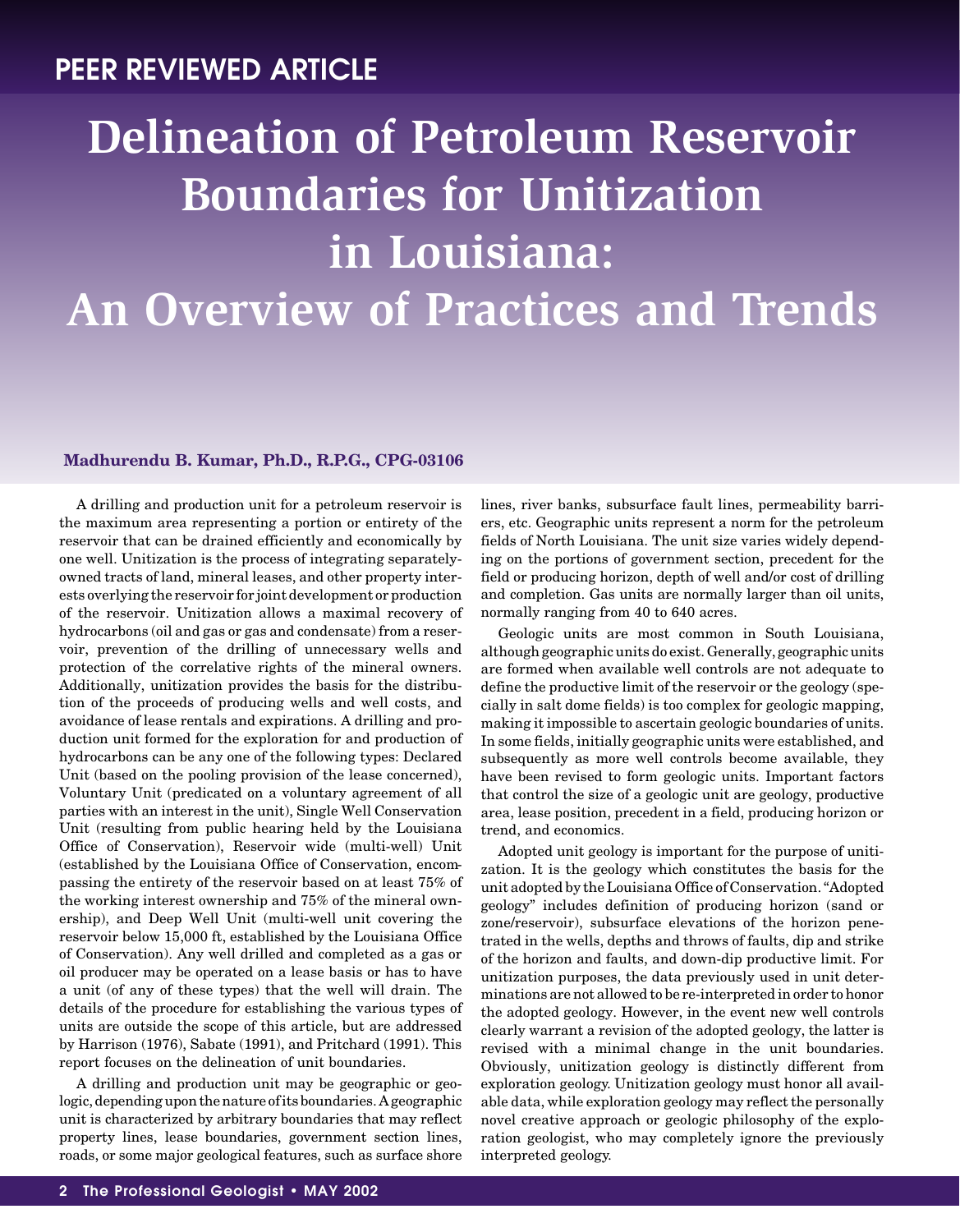

The boundaries of a geological unit may be predicated on one or more geological features, such as subsurface fault traces, oil/water (O/W) or gas/water (G/W) contacts, spill points, sand pinch-out or shale-out, or permeability barrier, which is recognized essentially based on the anomalous production characteristics of wells. In case no fluid (O/W or G/W) contact is observed in any of the wells drilled into the reservoir, an "Assumed Productive Limit" (APL) is utilized as one of the unit boundaries. An APL may be predicated on the highest known water level (HKW) or the lowest known hydrocarbons level (LKH) encountered in an adjacent well or an arbitrary level mid-way between the HKW and the LKH, or an assumed down-dip extension of the proven hydrocarbon column or productive sand thickness, depending upon the structural configuration of the reservoir. One sand thickness below the LKH may be used in an area of low structural dip ; more sand thicknesses below the LKH may be used in a steeply dipping area, such as salt dome fields. APL placement also can be influenced by structural position of the unit well, thickness of productive horizon (sand/zone), lease position and well spacing or resulting unit size.

Whenever a new well is drilled, its potential impact on the boundaries of the unit concerned is evaluated by the unit operator or party concerned. If a change in the previously adopted unit geology is warranted, unit boundaries are revised through a due process. As additional wells are drilled, the pattern or configuration of units may change. A trend of such changes is illustrated in Figures 1 through 4, which depict the progressive development of a hypothetical petroleum field composed of one reservoir in South Louisiana. In this field there are three leases, namely, L1, L2 and L3, denoted by dotted lines. The field has been developed and produced over a period of four years. The first year status of the field is shown in Figure 1 with two successful wells (W-1 and W-2) drilled 2 mi apart and three Conservation geographic units (UA, UB and UC) of identical size and shape established; the unit UB was not yet drilled. In the second year, as shown in Figure 2, W-3 was successfully drilled and completed to drain the unit UB, while W-1 and W-2 continued producing from units UA and UC. Additionally, W-4 and W-5 were drilled, which helped to establish the O/W contact of the reservoir. On the basis of the structure contour mapping of the reservoir, its productive limit was delineated as shown. The geographic units UA, UB and UC created previously were dissolved and new revised geologic (Conservation) units were simultaneously created, which differ significantly in shape and size from the previous geographic units. Figure 3 shows that in the third year, four new wells (W-6 through W-9) were drilled. These two wells established a shale-out boundary of the reservoir to the west, and a fault boundary to the east , resulting in the deletion of some non-productive acreage from units UA and UC. Finally, during the fourth year, as indicated in Figure 4, additional wells